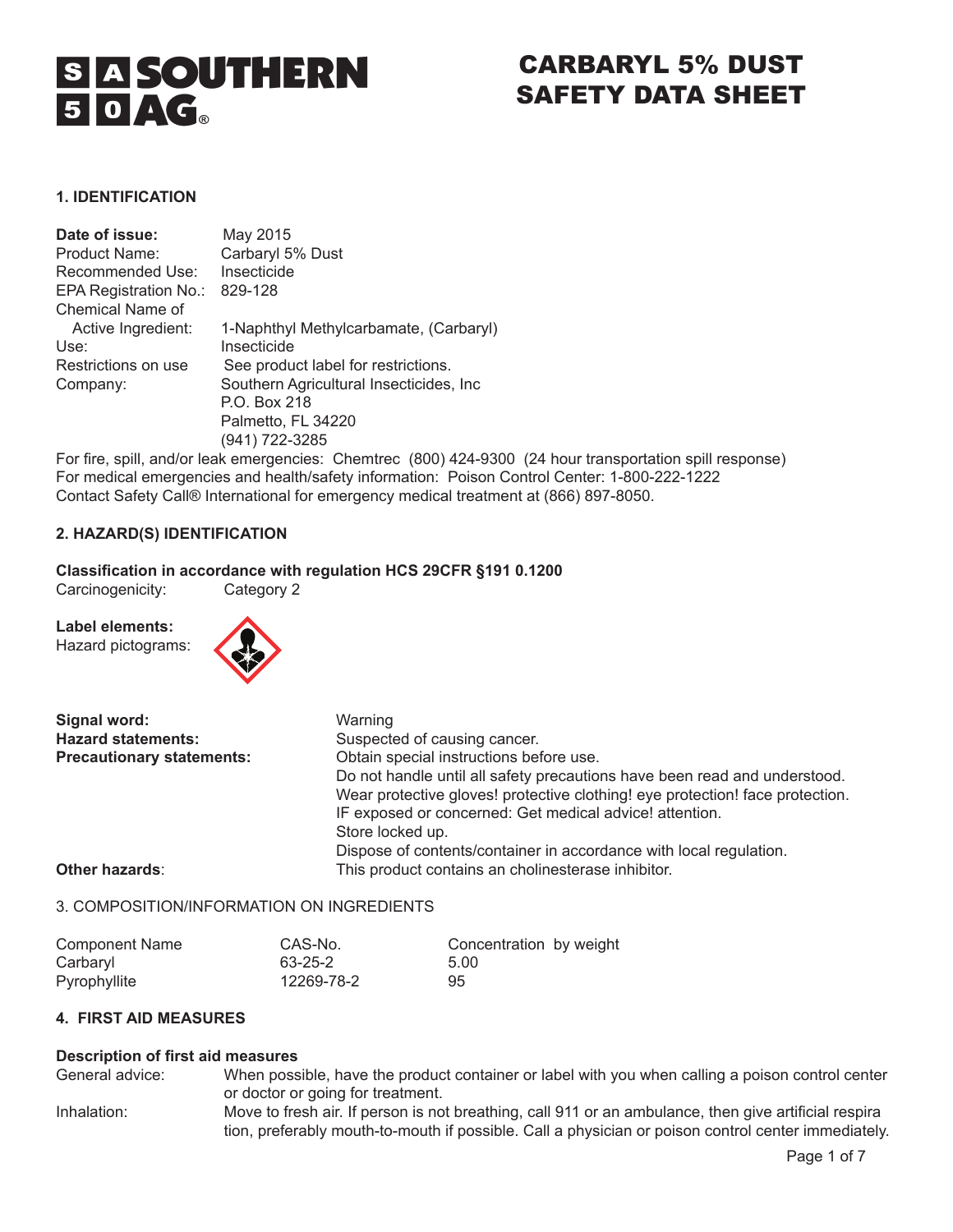- Skin contact: Take off contaminated clothing and shoes immediately. Wash off immediately with plenty of water for at least 15 minutes. Call a physician or poison control center immediately.
- Eye contact: Rinse immediately with plenty of water, also under the eyelids, for at least 15 minutes. Remove contact lenses, if present, after the first 5 minutes, then continue rinsing eye. Call a physician or poison control center immediately.
- Ingestion: Call a physician or poison control center immediately. Rinse out mouth and give water in small sips to drink. DO NOT induce vomiting unless directed to do so by a physician or poison control center. Never give anything by mouth to an unconscious person. Do not leave victim unattended.

#### **Most important symptoms and effects, both acute and delayed**

Temporary blurred vision due to contraction of the pupils (miosis) following contact with the eyes., Bradycardia, Low blood pressure, Salivation, Bronchial hypersecretion, Vomiting, Diarrhoea, Sweating, Muscular fasciculation, Spasm, Breathing difficulties, Respiratory paralysis, Somnolence, Coma, Respiratory failure, Hypothermia, Convulsions, Nausea

# **Indication of any immediate medical attention and special treatment needed**

- Risks: This product is a cholinesterase inhibitor carbamate.
- Treatment: The product inhibits cholinesterase resulting in stimulation of the central nervous system, the parasympa thetic nervous system, and the somatic motor nerves.

The following antidote is generally accepted: atropine.

Do not use oximes such as 2-PAM unless organophosphate intoxication is suspected. Watch for pulmonary edema, which may develop in serious cases of poisoning even after 24-48 hours. At first sign of pulmonary edema, the patient should be placed in an oxygen tent and treated symptomatically. Contraindications: derivatives of morphine.

# **5. FIREFIGHTING MEASURES**

| Extinguishing media             |                                                                                                             |
|---------------------------------|-------------------------------------------------------------------------------------------------------------|
| Suitable:                       | Water spray, Foam, Dry chemical, Carbon dioxide (C02)                                                       |
| Unsuitable:                     | None known.                                                                                                 |
| Special hazards arising         |                                                                                                             |
| from the substance or           |                                                                                                             |
| mixture:                        |                                                                                                             |
|                                 | Dangerous gases are evolved in the event of a fire.                                                         |
| <b>Advice for firefighters:</b> |                                                                                                             |
| Special protective              |                                                                                                             |
| equipment for fire-fighters:    | Firefighters should wear NIOSH approved self-contained breathing apparatus and full<br>protective clothing. |
| Further information:            | Cool closed containers exposed to fire with water spray. Fight fire from upwind position.                   |
|                                 | Keep out of smoke. Do not allow run-off from fire fighting to enter drains or water                         |
|                                 | courses. Whenever possible, contain fire-fighting water by diking area with sand or earth.                  |
| Flash point:                    | not applicable                                                                                              |
| Autoignition temperature:       | no data available                                                                                           |
| Lower explosion limit:          | no data available                                                                                           |
| Upper explosion limit:          | no data available                                                                                           |
| Explosivity:                    | not applicable                                                                                              |
| Dust explosion class:           | no data available                                                                                           |

# **6. ACCIDENTAL RELEASE MEASURES**

### **Personal precautions, protective equipment and emergency procedures:**

Wear a NOISH or MSHA approved respirator if dust will be generated in clean-up. Avoid dust formation. Avoid breathing vapors, mist or gas. Ensure adequate ventilation. Evacuate personnel to safe areas.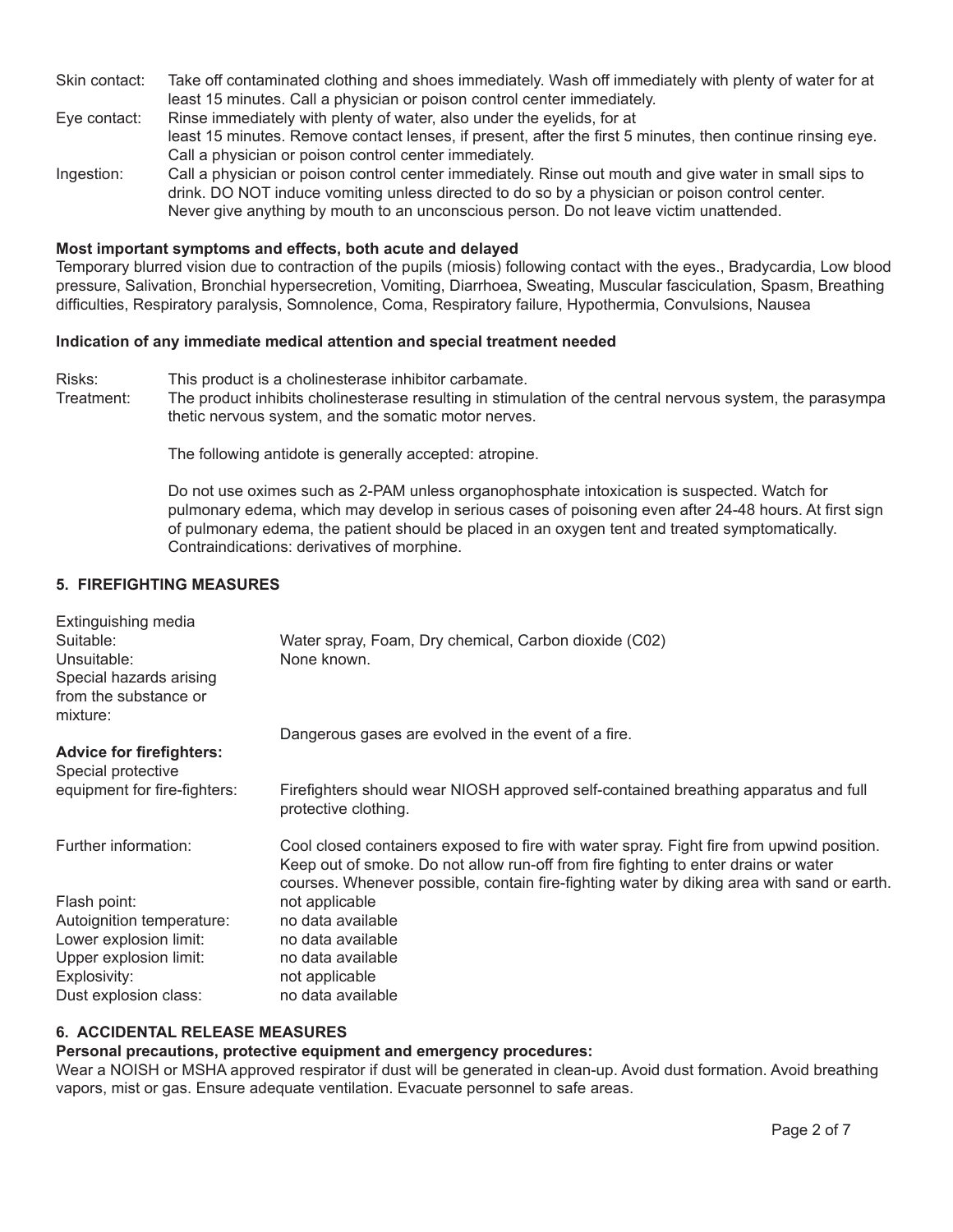# **Environmental precautions:**

Prevent further leakage or spillage if safe to do so. Do not let product enter drains, streams or other bodies of water. Discharge into the environment must be avoided.

# **Methods and materials for containment and cleaning up:**

Pick up and arrange disposal without creating dust. Sweep up and shovel. Keep in suitable, closed containers for disposal.

Reference to other sections Information regarding safe handling, see section 7. Information regarding personal protective equipment, see section 8. Information regarding waste disposal, see section 13.

# **7. HANDLING AND STORAGE**

| Precautions for safe handling | Maintain exposure levels below the exposure limit through the use of general and local                                                                                                                                                                                                                                                                                                                                                     |
|-------------------------------|--------------------------------------------------------------------------------------------------------------------------------------------------------------------------------------------------------------------------------------------------------------------------------------------------------------------------------------------------------------------------------------------------------------------------------------------|
| Advice for safe handling:     | exhaust ventilation. Handle and open container in a manner as to prevent spillage.                                                                                                                                                                                                                                                                                                                                                         |
| Hygiene measures:             | Wash hands thoroughly with soap and water after handling and before eating, drinking,<br>chewing gum, using tobacco, using the toilet or applying cosmetics.<br>Remove Personal Protective Equipment (PPE) immediately after handling this product.<br>Before removing gloves clean them with soap and water. Remove soiled clothing<br>immediately and clean thoroughly before using again. Wash thoroughly and put on clean<br>clothing. |

# **Conditions for safe storage, including any incompatibilities**

Requirements for storage Store in a cool, dry place and in such a manner as to prevent cross contamination with other products, fertilizers, food, and feed. Store in original container and out of the reach of children, preferably in a locked storage area.

# **8. EXPOSURE CONTROLS/PERSONAL PROTECTION**

| Components<br>Carbaryl<br>(Inhalable fraction and | CAS-No<br>$63 - 25 - 2$ | <b>Control Parameters</b><br>$0.5 \text{ m}$ 1 m $3$ | <b>Basis</b><br><b>ACGIH</b> |
|---------------------------------------------------|-------------------------|------------------------------------------------------|------------------------------|
| vapor.)                                           |                         |                                                      |                              |
| Carbaryl                                          | 63-25-2<br>(REL)        | $5 \text{ mg/m}$                                     | <b>NIOSH</b>                 |
| Carbaryl                                          | (PEL)                   | $5 \text{ mg/m}$                                     | OSHAZ1                       |
| Carbaryl                                          | (TWA)                   | $5 \text{ mg/m}$                                     | OSHAZ1A                      |
| pyrophyllite                                      | 12269-78-2<br>TWA       | 5 mg/m3 (Respirable dust.)                           | <b>OSHA PEL</b>              |

#### **Exposure controls**

# **Personal protective equipment**

In normal use and handling conditions please refer to the label. In all other cases the following recommendations would apply.

| <b>Respiratory protection</b> | When respirators are required, select NIOSH approved equipment based on actual or      |             |
|-------------------------------|----------------------------------------------------------------------------------------|-------------|
|                               | potential airborne concentrations and in accordance with the appropriate               |             |
|                               | regulatory standards and/or industry recommendations.                                  |             |
|                               | Under conditions immediately dangerous to life or health, or emergency conditions with |             |
|                               | unknown concentrations, use a full-face positive pressure air-supplied respirator      |             |
|                               | equipped with an emergency escape air supply unit or use a self-contained breathing    |             |
|                               | apparatus unit.                                                                        | Page 3 of 7 |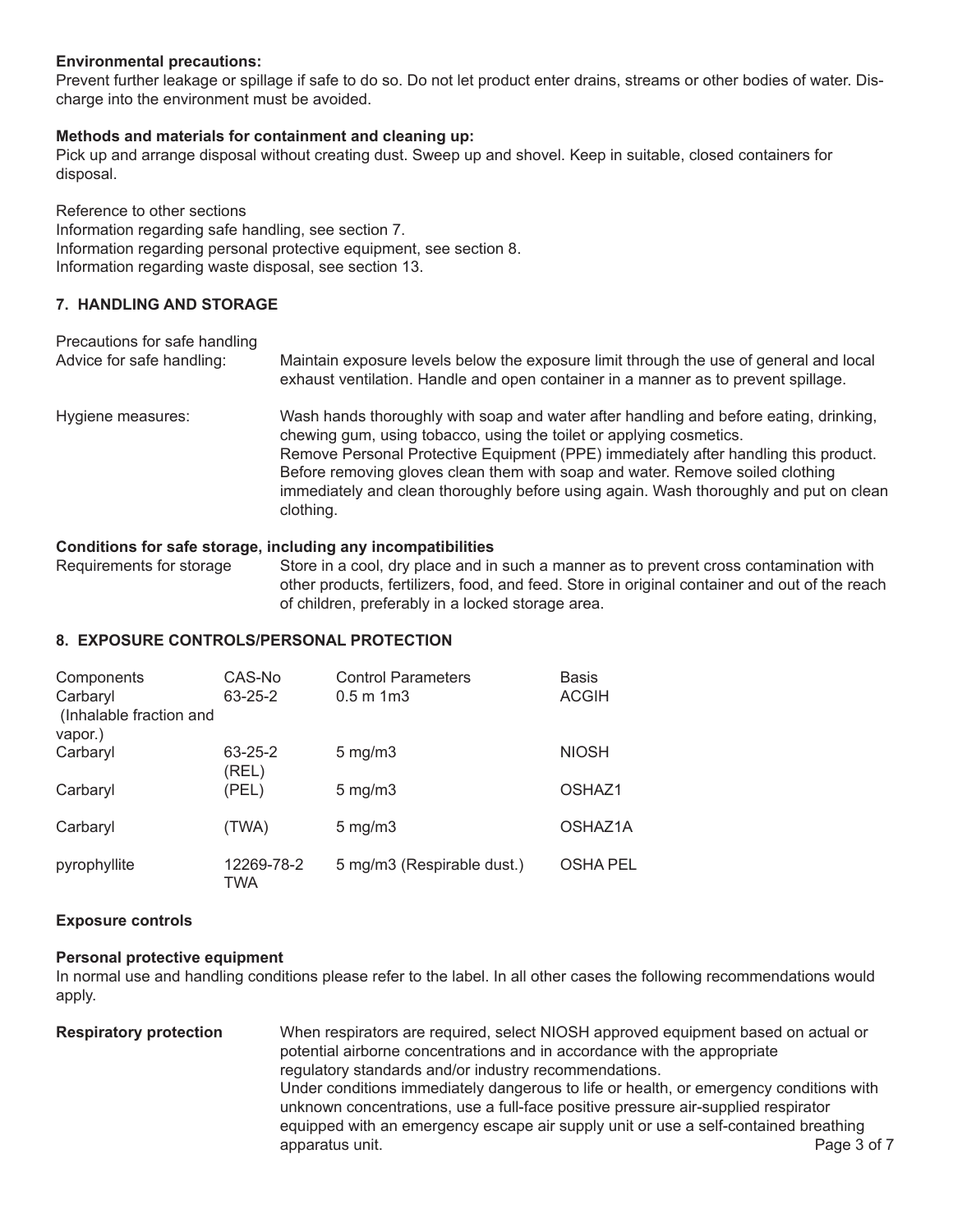Chemical resistant nitrile rubber gloves Safety glasses with side-shields Wear long-sleeved shirt and long pants and shoes plus socks. Follow manufacturer's instructions for cleaning/maintaining PPE. If no such instructions for washables, use detergent and warm/tepid water. Keep and wash PPE separately from other laundry.

# **9. PHYSICAL AND CHEMICAL PROPERTIES**

| Appearance                      | white                   |
|---------------------------------|-------------------------|
| <b>Physical State:</b>          | powder                  |
| Odor                            | chemical odor           |
| <b>Odor Threshold</b>           | no data available       |
| рH                              | no data available       |
| Vapor Pressure                  | $(mmHg)0.002*$          |
| Vapor Density (Air = $1$ )      | Not Applicable          |
| <b>Bulk density</b>             | approximately 70 lb/ft3 |
| Evapouration rate               | Not Applicable          |
| <b>Boiling Point</b>            | Not Applicable          |
| <b>Melting I Freezing Point</b> | Not Applicable          |
| Water solubility<br>i           | soluble                 |
| Minimum Ignition Energy         | no data available       |
| Decomposition temperature       | no data available       |
| Partition coefficient: n-       | no data available       |
| octanol/water                   |                         |
| Viscosity                       |                         |
| Flash point                     |                         |
| Autoignition temperature        | no data available       |
| Lower explosion limit           | Not Applicable          |
| Upper explosion limit           | Not Applicable          |
| Explosivity                     | no data available       |
| Dust explosion class            | no data available       |

# **10. STABILITY AND REACTIVITY**

| <b>Reactivity</b>                            |                                                                                      |
|----------------------------------------------|--------------------------------------------------------------------------------------|
| <b>Thermal decomposition</b>                 | no data available                                                                    |
| <b>Chemical stability</b>                    | Stable under recommended storage conditions.                                         |
| <b>Possibility of hazardous</b><br>reactions | No hazardous reactions when stored and handled according to prescribed instructions. |
| <b>Conditions to avoid</b>                   | Elevated temperatures. Heat, flames and sparks                                       |
| Incompatible materials                       | Strong acids, Bases                                                                  |
| <b>Hazardous decomposition</b>               | Thermal decomposition can lead to release of:                                        |
| products                                     | Nitrogen oxides (NOx)                                                                |
|                                              | Carbon oxides                                                                        |
|                                              | Methyl isocyanate                                                                    |
|                                              | (trace; no adverse effects expected)                                                 |

# **11. TOXICOLOGICAL INFORMATION**

| <b>Exposure routes</b>   | Ingestion, Inhalation, Eye contact, Skin Absorption                                                                                                                                                                                                                                                                                                                                                                                            |
|--------------------------|------------------------------------------------------------------------------------------------------------------------------------------------------------------------------------------------------------------------------------------------------------------------------------------------------------------------------------------------------------------------------------------------------------------------------------------------|
| <b>Immediate Effects</b> |                                                                                                                                                                                                                                                                                                                                                                                                                                                |
| Eye                      | Causes eye irritation.                                                                                                                                                                                                                                                                                                                                                                                                                         |
| <b>Skin</b>              | Harmful if absorbed through skin. May produce symptoms similar to those from ingestion.                                                                                                                                                                                                                                                                                                                                                        |
| Ingestion                | Harmful if swallowed. This product causes reversible cholinesterase inhibition without<br>long term effects. Repeated overexposure may cause more severe cholinesterase inhibi<br>tion with more pronounced symptoms. May lead to rapid onset of nausea,<br>vomiting, diarrhea, abdominal pain, involuntary shaking, excess salivation, pinpoint<br>pupils, blurred vision, profuse sweating, temporary paralysis, respiratory depression, and |
|                          | convulsions.<br>Page 4 of 7                                                                                                                                                                                                                                                                                                                                                                                                                    |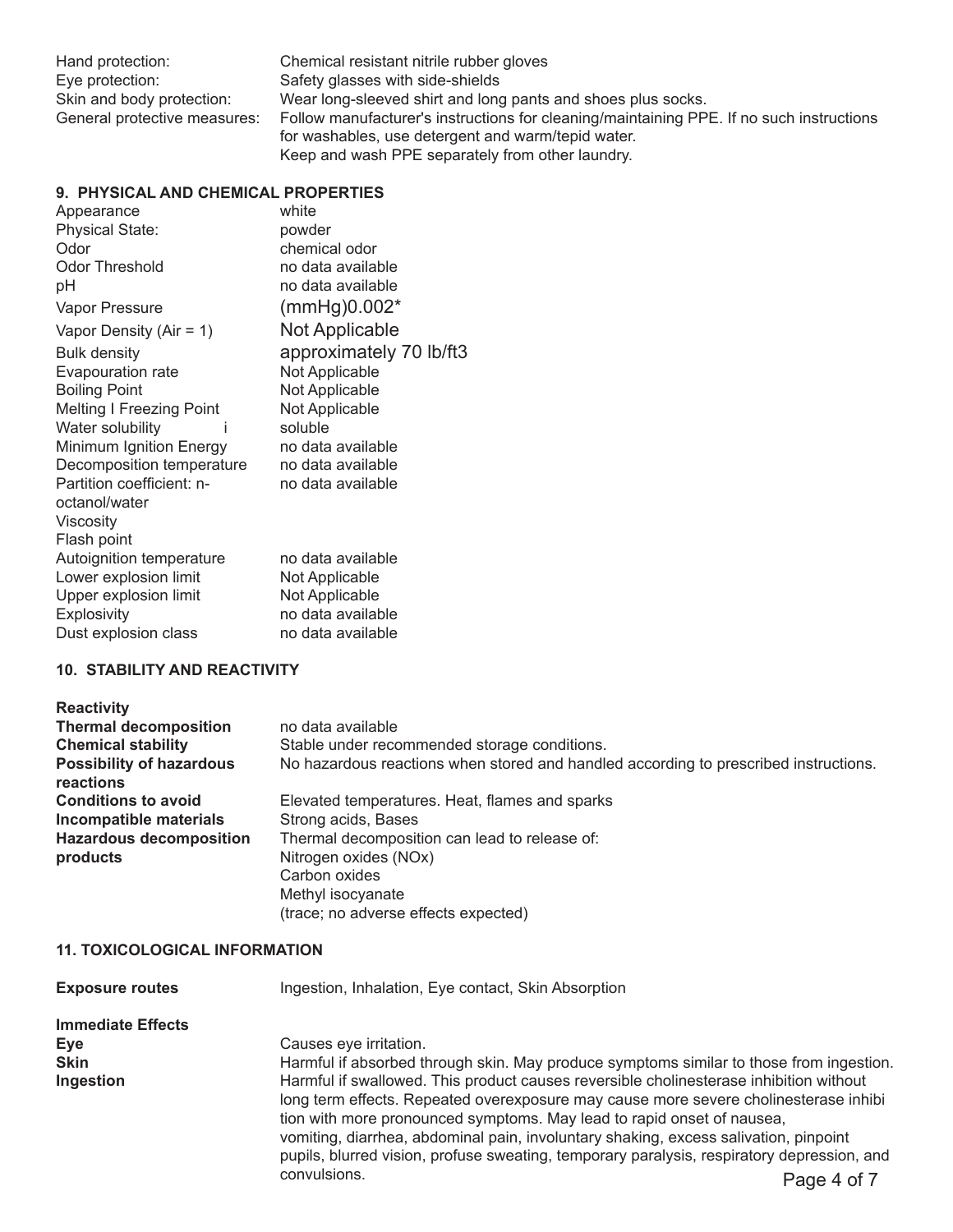Inhalation Harmful if inhaled.May produce symptoms similar to those from ingestion.

#### **Information on toxicological effects**

| <b>Acute oral toxicity</b> | LD50 (male rat) $3,310$ mg/kg               |
|----------------------------|---------------------------------------------|
|                            | LD50 (female rat) $2,330$ mg/kg             |
|                            | LD50 (male/female combined rat) 3,240 mg/kg |

Acute inhalation toxicity LC50 (rat) > 4.9 mgll Exposure time: 4 h Determined in the form of dust. LC50 (rat) > 19.6 mgll Exposure time: 1 h Determined in the form of dust. Extrapolated from the 4 hr LC50.  $A$ cute dermal toxicity LD50 (rabbit)  $> 2,000$  malk

| LD50 (rappit) > 2,000 mg/kg   |
|-------------------------------|
| No skin irritation (rabbit)   |
| Mild eye irritation. (rabbit) |
| Non-sensitizing. (guinea pig) |
|                               |

#### **Assessment repeated dose toxicity**

Carbaryl caused reversible cholinesterase inhibition without long term effects in animal studies.

#### **Assessment Mutagenicity**

Carbaryl was not mutagenic or genotoxic based on the overall weight of evidence in a battery of in vitro and in vivo tests. **Assessment Carcinogenicity** 

Carbaryl caused at high dose levels an increased incidence of tumours in the following organ(s): liver, Thyroid, kidneys, cardio-vascular system. The mechanism that triggers tumours in rodents is not relevant for the low exposures encountered under normal use conditions.

| Carbaryl                                   | <b>ACGIH</b><br>Group A4          | <b>IARC</b><br>Overall evaluation: 3                                                                                                                                                                                                                                                                                                                                                                                                                                                                                                   |
|--------------------------------------------|-----------------------------------|----------------------------------------------------------------------------------------------------------------------------------------------------------------------------------------------------------------------------------------------------------------------------------------------------------------------------------------------------------------------------------------------------------------------------------------------------------------------------------------------------------------------------------------|
|                                            |                                   | Assessment toxicity to reproduction Carbaryl did not cause reproductive toxicity in a two-generation study in rats.<br>Assessment developmental toxicity Carbaryl did not cause developmental toxicity in rats and rabbits.                                                                                                                                                                                                                                                                                                            |
|                                            | <b>12. ECOLOGICAL INFORMATION</b> |                                                                                                                                                                                                                                                                                                                                                                                                                                                                                                                                        |
| Toxicity to fish                           |                                   | LC50 (Oncorhynchus mykiss (rainbow trout)) 3.3 mgll<br>Exposure time: 96 h                                                                                                                                                                                                                                                                                                                                                                                                                                                             |
| Toxicity to aquatic invertebrates          |                                   | The value mentioned relates to the active ingredient carbaryl.<br>EC50 (Daphnia magna (Water flea)) 0.0164 mg/l<br>Exposure time: 48 h<br>The value mentioned relates to the active ingredient carbaryl.                                                                                                                                                                                                                                                                                                                               |
| Toxicity to aquatic plants                 |                                   | EC50 (Pseudokirchneriella subcapitata) 1.75 mgll<br>Growth rate; Exposure time: 72 h<br>The value mentioned relates to the active ingredient carbaryl.                                                                                                                                                                                                                                                                                                                                                                                 |
| Biodegradability<br>Koc                    |                                   | Carbaryl: ; rapidly biodegradable<br>Carbaryl: Koc: 624                                                                                                                                                                                                                                                                                                                                                                                                                                                                                |
| <b>Bioaccumulation</b><br>Mobility in soil |                                   | Carbaryl: Bioconcentration factor (BCF) 44; Does not bioaccumulate.<br>Carbaryl: Slightly mobile in soils                                                                                                                                                                                                                                                                                                                                                                                                                              |
|                                            | Environmental precautions         | Do not apply directly to water, to areas where surface water is present<br>or to intertidal areas below the mean high water mark. Do not contaminate<br>surface or ground water by cleaning equipment or disposal of wastes, including<br>equipment wash water. Drift and runoff from treated areas may be hazardous to<br>aquatic organisms in adjacent sites.<br>Apply this product as specified on the label. Do not apply this product or allow it<br>to drift to blooming crops or weeds if bees are visiting the treatment area. |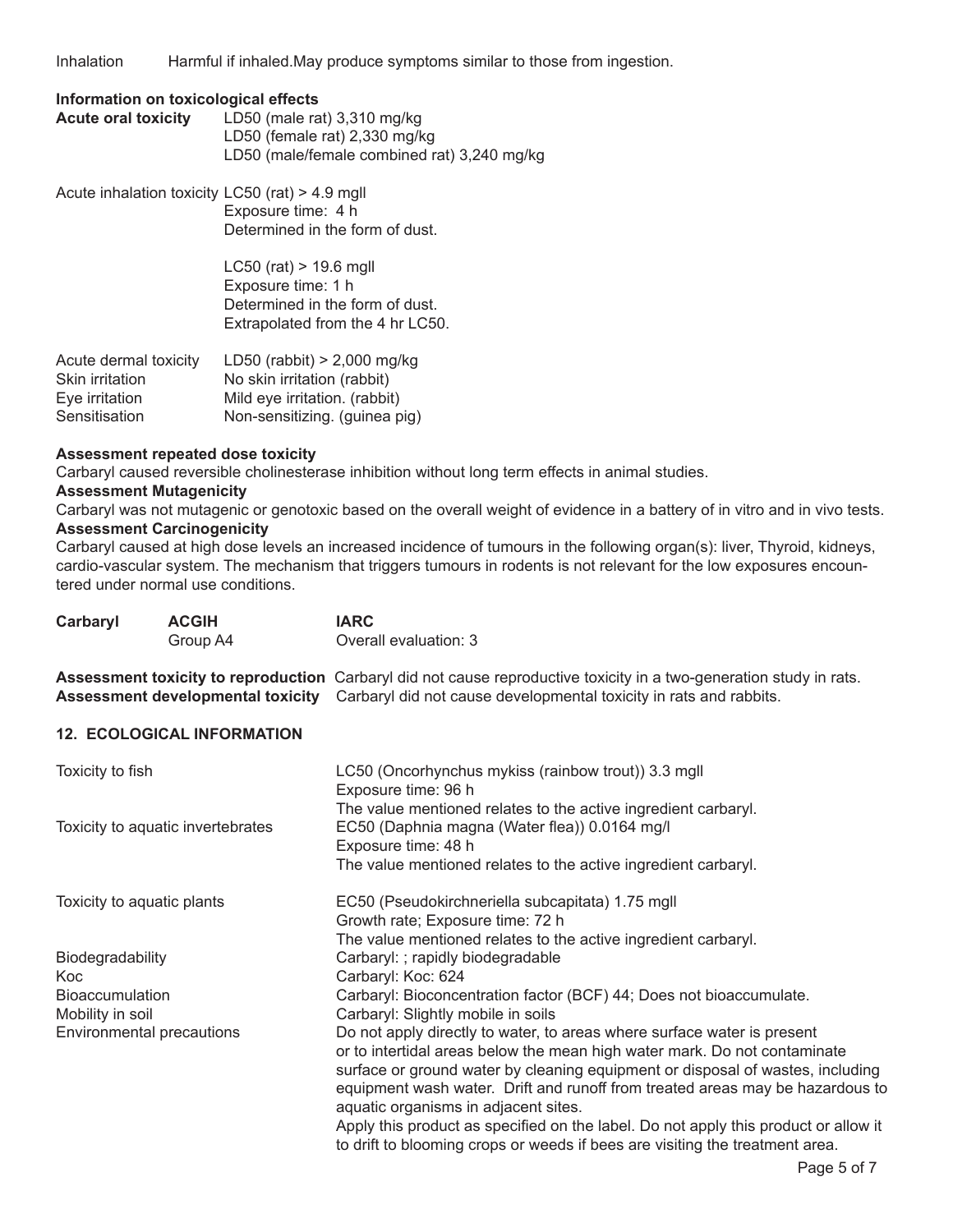### **13. DISPOSAL CONSIDERATIONS**

| Waste treatment methods       |                                                                                                                                                                                                                                                                                                                                                                     |
|-------------------------------|---------------------------------------------------------------------------------------------------------------------------------------------------------------------------------------------------------------------------------------------------------------------------------------------------------------------------------------------------------------------|
| <b>Product</b>                | It is best to use all of the product in accordance with label directions. If it is necessary to<br>dispose of unused product, please follow container label instructions and applicable local<br>guidelines. Never place unused product down any indoor or outdoor drain.<br>Completely empty container into application equipment, then dispose of empty container |
| <b>Contaminated packaging</b> | n a sanitary landfill, by incineration or by other procedures approved by state/provincial<br>and local authorities. If burned, stay out of smoke. Follow advice on product label.                                                                                                                                                                                  |
| <b>RCRA Information</b>       | Characterization and proper disposal of this material as a special or hazardous waste is<br>dependent upon Federal, State and local laws and are the user's responsibility.<br>RCRA classification may apply.                                                                                                                                                       |

#### **14. TRANSPORT INFORMATION**

| 49CFR                |                                                                          |
|----------------------|--------------------------------------------------------------------------|
| UN number            | 3077                                                                     |
| Class                | 9                                                                        |
| Packaging group      | Ш                                                                        |
| Marine pollutant     | Marine pollutant                                                         |
| Proper shipping name | ENVIRONMENTALLY HAZARDOUS SUBSTANCES, SOLID,<br>N.O.S.<br>(CARBARYL)     |
| <b>RQ</b>            | Reportable Quantity is reached with 2,000 lb of product.                 |
| <b>IMDG</b>          |                                                                          |
| UN number            | 3077                                                                     |
| Class                | 9                                                                        |
| Packaging group      | Ш                                                                        |
| Marine pollutant     | <b>YES</b>                                                               |
| Proper shipping name | ENVIRONMENTALLY HAZARDOUS SUBSTANCE, SOLID,<br>N.O.S. (CARBARYL MIXTURE) |
| <b>IATA</b>          |                                                                          |
| UN number            | 3077                                                                     |
| Class                | 9                                                                        |
| Packaging group      | Ш                                                                        |
| Marine pollutant     | <b>YES</b>                                                               |
| Proper shipping name | ENVIRONMENTALLY HAZARDOUS SUBSTANCE, SOLID,<br>N.O.S. (CARBARYL MIXTURE) |

This transportation information is not intended to convey all specific regulatory information relating to this product. It does not address regulatory variations due to package size or special transportation requirements.

## **15. REGULATORY INFORMATION US Federal Regulations TSCA list**  Carbaryl 63-25-2

**US. Toxic Substances Control Act (TSCA) Section 12(b) Export Notification (40 CFR 707, Subpt D)**  None. **SARA Title III • Section 302 - Notification and Information** None. **SARA Title III• Section 313• Toxic Chemical Release Reporting Carbaryl 63-25-2** 63-25-2 **US States Regulatory Reporting CA Prop65**  This product contains a chemical known to the State of California to cause cancer. Carbaryl 63-25-2 **Page 6 of 7**